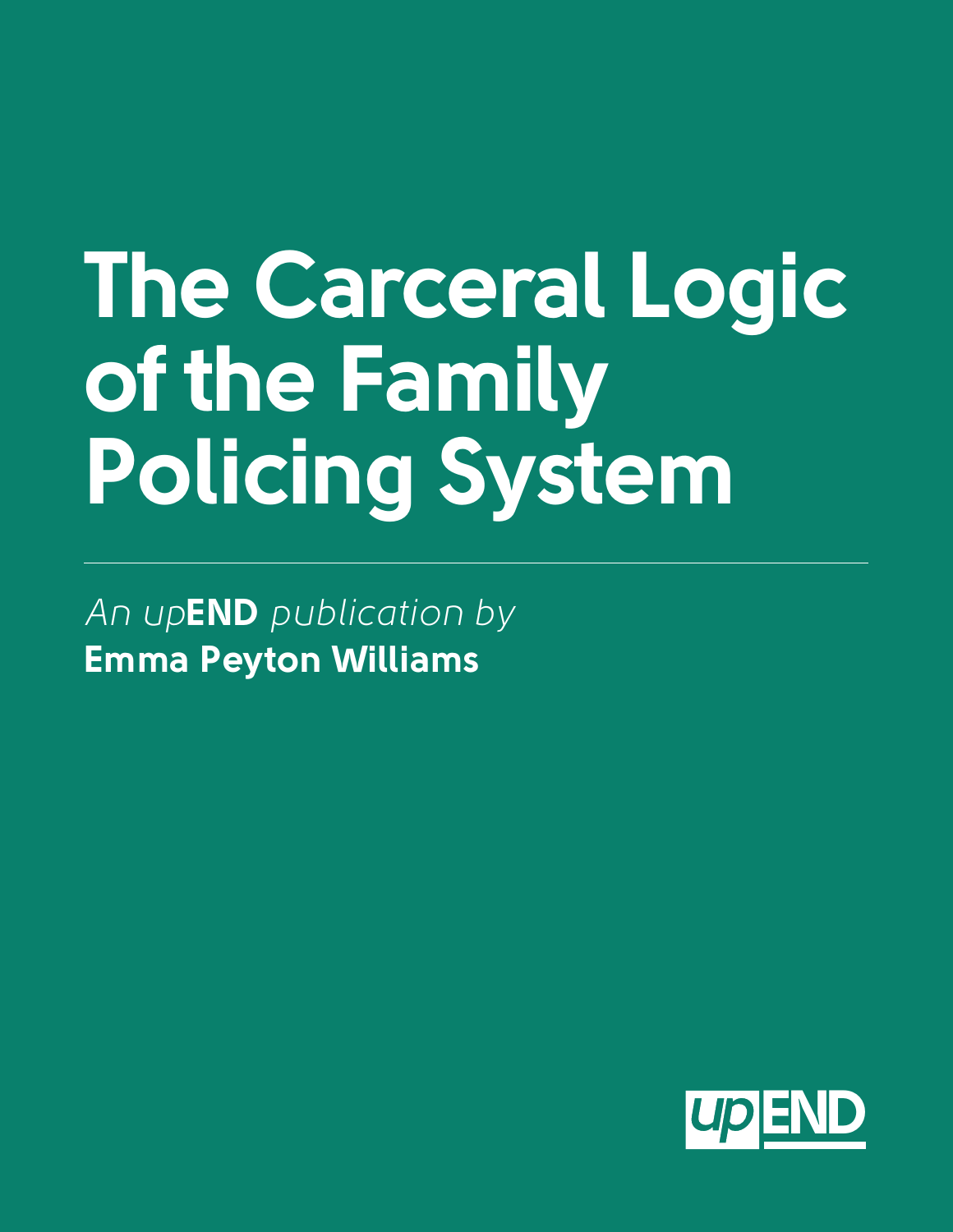**END**

**"The way that requirements are heaped onto parents is consistent with the current punitive model for social services, in which everything comes down to personal responsibility. Instead of addressing parents' lack of resources, for example, it's assumed that the problem lies with some 'pathology' of the parent. Parents who are sucked into the child welfare system are almost always mandated to attend classes, even when the problem that led to their involvement was entirely driven by poverty. It is useful to consider how this relates to both psychiatric diagnoses – which can lead to punitively mandated treatment – and criminal charges, which can lead to incarceration. Instead of providing actual support, each of these systems enacts new forms of control and calls them support."**

– Maya Schenwar and Victoria Law in *[Prison by Any Other Name:](https://thenewpress.com/books/prison-by-any-other-name)  [The Harmful Consequences of Popular Reforms](https://thenewpress.com/books/prison-by-any-other-name)*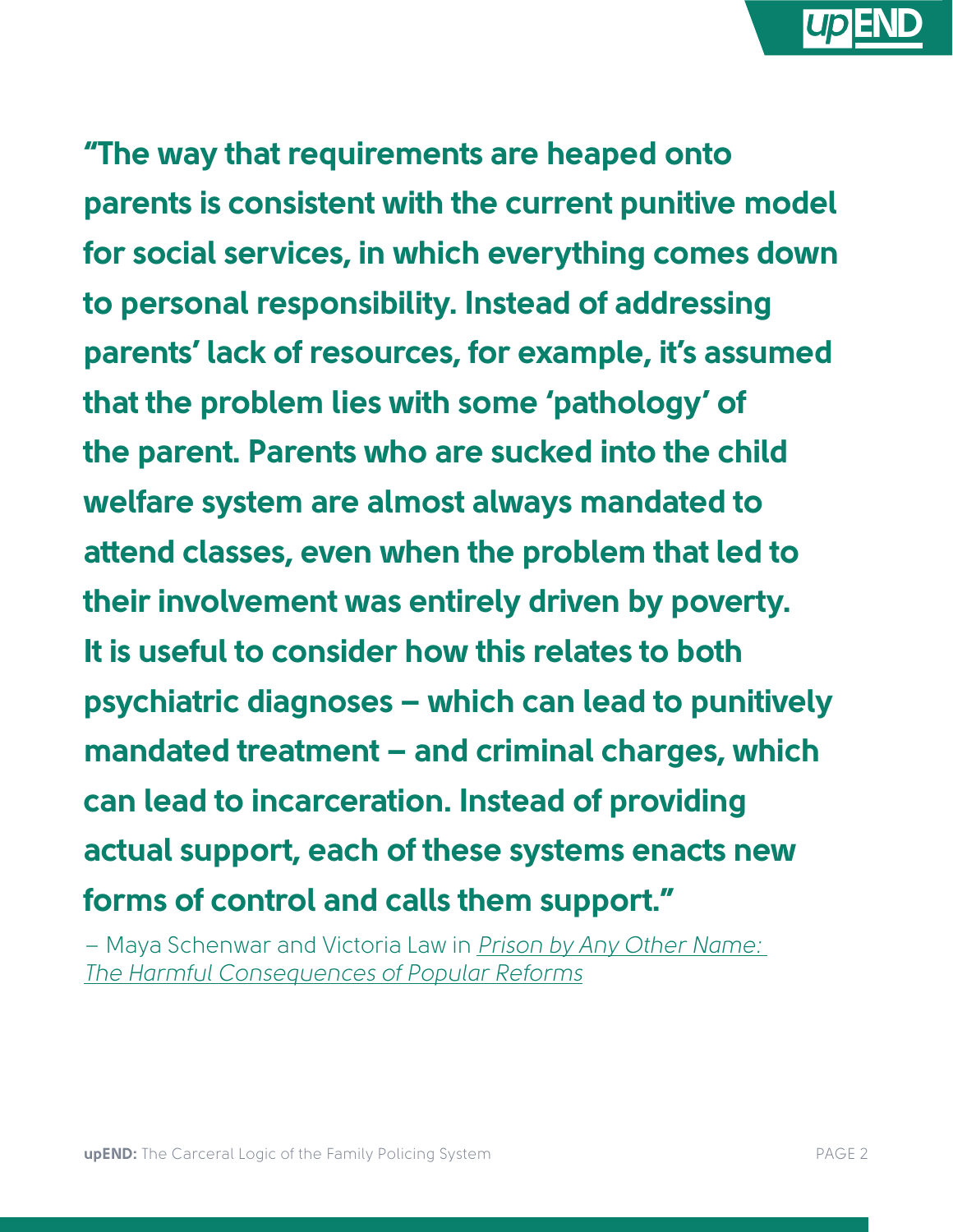

By including the [family policing system](https://upendmovement.org/family-policing-definition/) in their book [Prison by Any Other Name](https://thenewpress.com/books/prison-by-any-other-name), Maya Schenwar and Victoria Law link the punitive nature of the prison system to "the current punitive model for social services." The similarities that Schenwar and Law note, such as each system's focus on coercing compliance as opposed to changing material realities and the disproportionate impact of each system on people of color, particularly Black people, evidence the systems' similarities. But these systems do not merely do similar things – they are different manifestations of the same idea. Both the family policing system and the criminal punishment system are carceral logic incarnate.

At its simplest, carceral logic is the system of thinking that makes punitive systems possible. Built on the fear that there are [a "terrible few" who have the pathology to cause harm to](https://www.ucpress.edu/book/9780520242012/golden-gulag)  [others,](https://www.ucpress.edu/book/9780520242012/golden-gulag) carceral logic draws absolutes: these "terrible few" are inherently and unwaveringly "dangerous," all others are "innocents," and the innocents must be protected from the dangerous. Carceral logic has responded to the presumed inevitability of danger in the same way – to keep "the innocent" safe, an authority must intervene and forcibly prevent the "terrible few" from enacting harm. Instead of thinking critically about what it means to cocreate safety, carceral logic tells us that the only way we can be safe is by entrusting the state to punish those who have caused (or who are presumed to have the pathology to cause) harm. As a result, we see the proliferation of systems of surveillance, regulation, and punishment, a trend that anti-carceral feminist scholars Beth Richie and Kayla Martensen call ["carceral](https://journals.sagepub.com/doi/pdf/10.1177/0886109919897576)  [expansion.](https://journals.sagepub.com/doi/pdf/10.1177/0886109919897576)" Richie and Martensen point to the link between the criminal punishment system and social services as evidence that social workers must be part of the movement to resist carceral expansion. This resistance starts with understanding the role that the family policing system plays within the broader carceral state.

From their very first contact with the family policing system, parents are constructed as a safety threat. When a family is reported to a family policing agency, both a child's safety and a parent's parental fitness are assessed. As Schenwar and Law remark, whether a situation is deemed unsafe or a parent is deemed unfit, "it's assumed that the problem lies with some 'pathology' of the parent." The process of assessment, the standards of assessment, and the overall history of pathologizing parents are rife with bias and racism. They're also problematic and victim-blaming, as they often punish mothers for "failing to protect" their children from [their abusive partners.](https://ir.lawnet.fordham.edu/ulj/vol27/iss3/3/)

The standards for what constitutes abuse or neglect are vague, leaving much room for caseworkers' biases to creep into the subjective process of deeming a child unsafe. For example, in the state of Illinois, one of the "safety threat" criteria used by caseworkers is whether or not a household member's "behavior is violent and out of control." Research demonstrates that [Black men are perceived as larger and more threatening than White men](https://www.apa.org/pubs/journals/releases/psp-pspi0000092.pdf), making them potentially more likely to be deemed violent or out of control. Further, there is a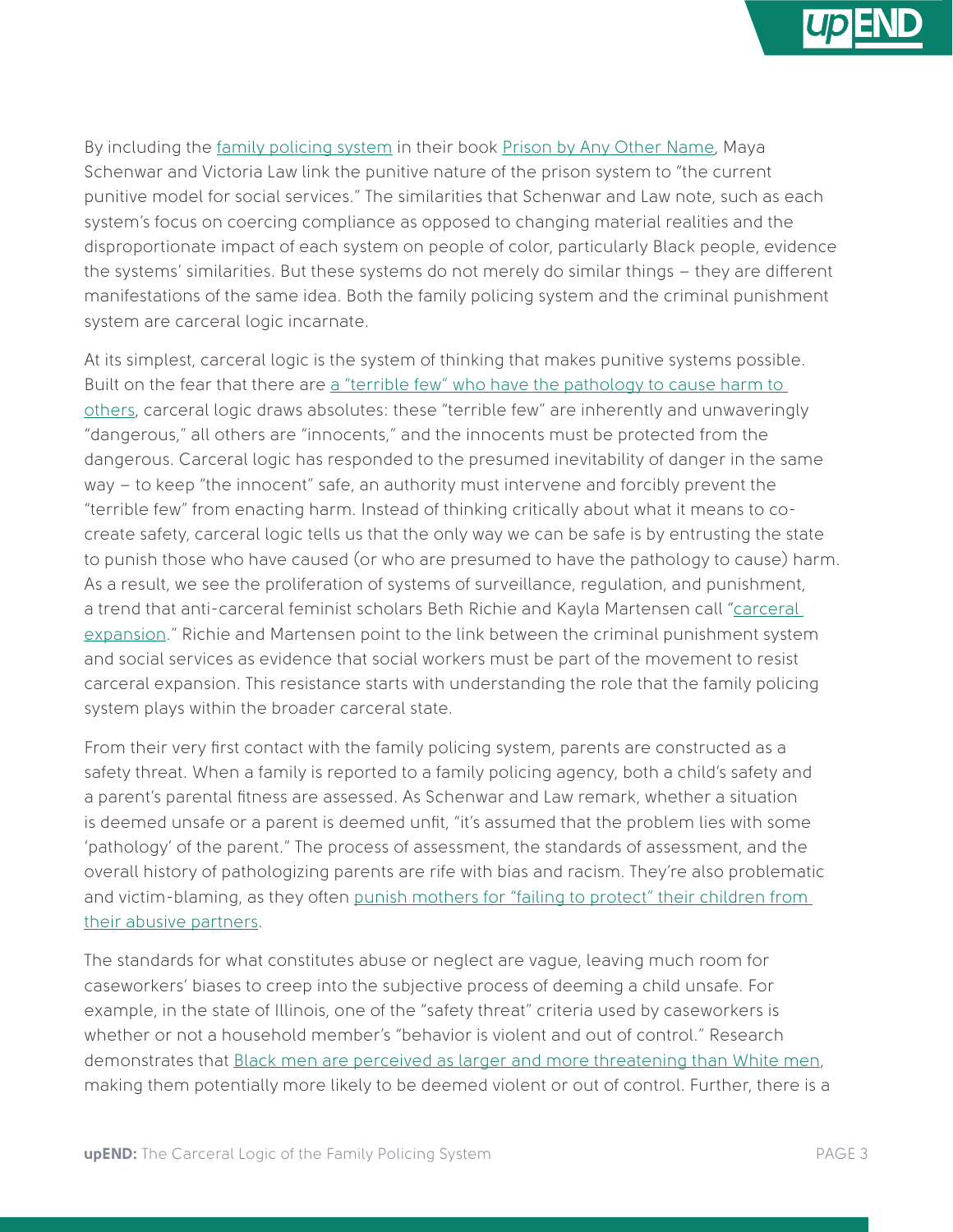**END**

long history of pathologizing poor parents and parents of color, especially Black parents, a practice that was reflected by the infamous [1965 Moynihan Report.](https://web.stanford.edu/~mrosenfe/Moynihan%27s%20The%20Negro%20Family.pdf)

[Data tell us that Black, Indigenous, and increasingly Latinx families are overrepresented in the](https://ncjj.org/AFCARS/Disproportionality_Dashboard.asp)  [foster system](https://ncjj.org/AFCARS/Disproportionality_Dashboard.asp). So are [LGBTQ+ youth](https://williamsinstitute.law.ucla.edu/publications/sgm-youth-la-foster-care/) and [poor and working-class families.](http://cap.law.harvard.edu/wp-content/uploads/2015/07/putnamneedellrd.pdf) [A parent's mental and](https://www.ncbi.nlm.nih.gov/pmc/articles/PMC2851019/)  [physical health are assessed as factors in the determination of parental fitness,](https://www.ncbi.nlm.nih.gov/pmc/articles/PMC2851019/) so neurodivergent and disabled parents are hyper-scrutinized throughout the risk assessment process. The abundance of disproportionality data indicates that the process to determine who is deemed an unfit parent or an unsafe child is steeped in racism, cis-heterosexism, classism, and ableism.

The overemphasis on the "pathology" of the parent carries on beyond the assessment into the actual safety plan. When parents are deemed unfit or children are deemed unsafe, the family policing system's interventions rely on the threat of or the actual removal of children from the home and focus most heavily on altering the parent's approach to childrearing through various treatment options, as opposed to providing fundamental supports that ameliorate the material realities that cause families stress and may have led to their initial contact with the system. [Schenwar and Law write](https://thenewpress.com/books/prison-by-any-other-name), "Parents who are sucked into the child welfare system are almost always mandated to attend classes, even when the problem that led to their involvement was entirely driven by poverty." They point out that a mandated anger management course about developing healthy stress coping mechanisms makes a limited impact if the source of the stress (poverty, for example) isn't addressed. The focus on pathologizing and correcting individual parents' behavior does not make a family safer and may even exacerbate a family's isolation and poverty, as the time commitment of attending to a safety plan's mandates can detract from time spent working and observing important social rituals.

The harmful outcome of this "personal responsibility" component of carceral logic is manifold: first, this approach overemphasizes parents' responsibility. Constructing parents as the epicenter of the issue advances the notion that parents whose families become involved with the family policing system are dangerous, casting impacted parents as the "terrible few" who, according to carceral logic, must be feared, isolated, and punished. Carceral logic's laser focus on individuals' "personal responsibility" overlooks and even exacerbates the true causes of child maltreatment – by framing child maltreatment as a series of isolated incidents as opposed to a public health issue, the family policing system obscures the reality that child maltreatment cannot be meaningfully ameliorated without overarching system and societal-level change.

Second, the heightened focus on parents' fitness ensnares families in an ongoing period of surveillance and scrutiny, which creates more pathways toward involvement with other carceral institutions. [Richie and Martensen discuss](https://journals.sagepub.com/doi/pdf/10.1177/0886109919897576) how carceral logic has become deeply embedded in social services: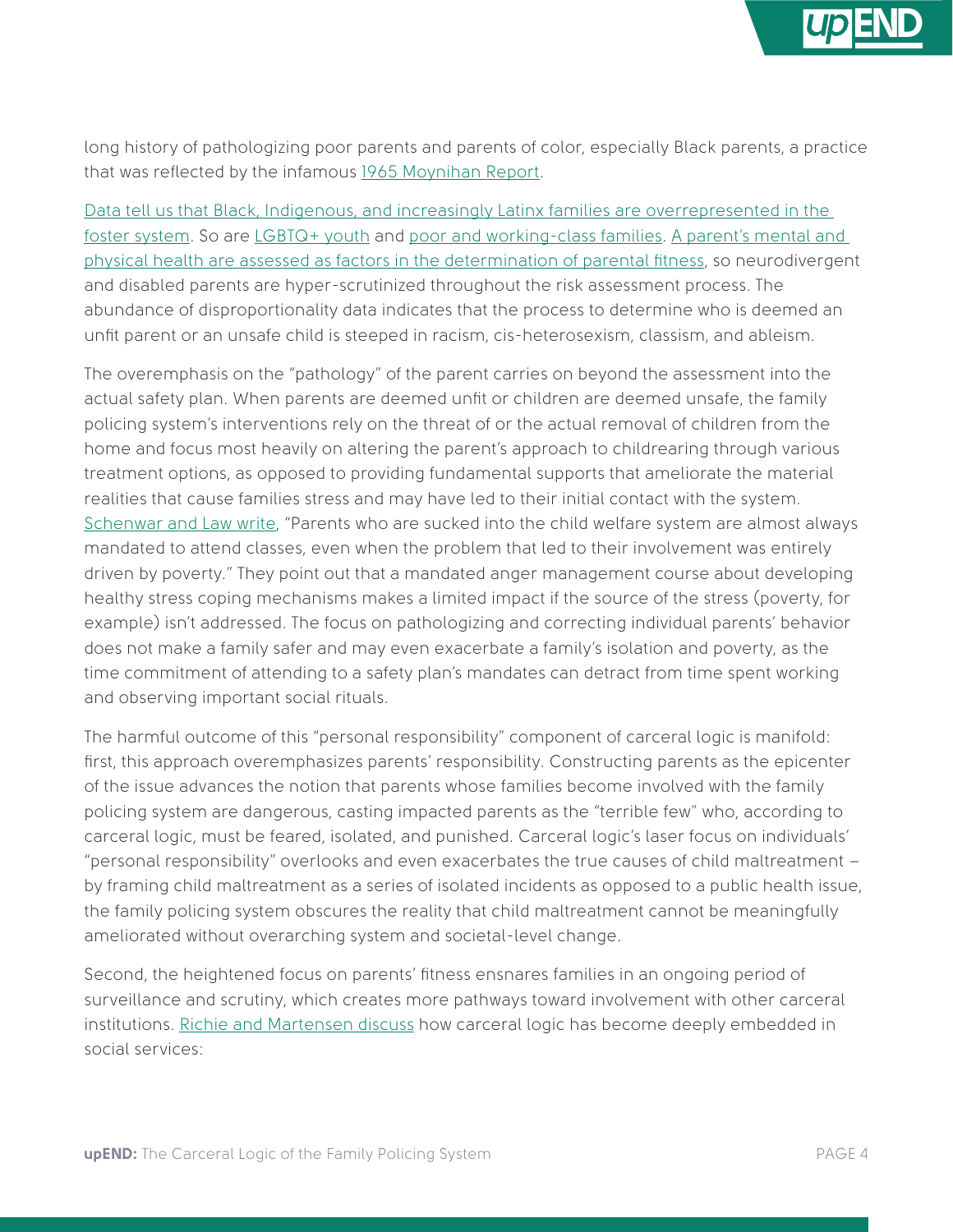

Increasingly, social services are adopting the logics of the Prison Nation and progressively building a relationship with the carceral state…and thus, punitive and social services can become indistinguishable. … Perhaps well intentioned, social services, and social workers who conspire with the punishment system assist the carceral state in the excessive surveillance that fuels mass incarceration.

Data about the reciprocal nature of the prison system and the family policing system show how these systems feed into one another. [States that invest more money in prisons and policing](https://journals.sagepub.com/doi/10.1177/0003122416638652)  [remove children at higher rates than states with expansive welfare systems.](https://journals.sagepub.com/doi/10.1177/0003122416638652) [Foster youth are](https://search.issuelab.org/resource/midwest-evaluation-of-the-adult-functioning-of-former-foster-youth-outcomes-at-age-26.html)  [disproportionately likely to become incarcerated](https://search.issuelab.org/resource/midwest-evaluation-of-the-adult-functioning-of-former-foster-youth-outcomes-at-age-26.html) and [incarcerated parents are disproportionately](https://www.themarshallproject.org/2018/12/03/how-incarcerated-parents-are-losing-their-children-forever)  [likely to lose their parental rights.](https://www.themarshallproject.org/2018/12/03/how-incarcerated-parents-are-losing-their-children-forever)

Finally, the overemphasis on personal responsibility does little to nothing to create actual safety. In the decades-long process of integrating carceral logic into the U.S. mainstream, the true meaning of safety has become obscured beyond recognition. Instead of interconnected communities housed in well-resourced neighborhoods, safety today looks like fruitless, pathologizing, and regulatory bureaucratic systems. Data show us that the prevailing carceral logic has not increased public safety, and in fact we know that [carceral systems make communities of color, particularly](https://www.pnas.org/doi/10.1073/pnas.1821204116)  [Black communities](https://www.pnas.org/doi/10.1073/pnas.1821204116), *[less](https://www.pnas.org/doi/10.1073/pnas.1821204116)* [safe.](https://www.pnas.org/doi/10.1073/pnas.1821204116) In addition to [adversely affecting children's life outcomes,](https://search.issuelab.org/resource/midwest-evaluation-of-the-adult-functioning-of-former-foster-youth-outcomes-at-age-26.html) the process of investigation, removal/separation, and placement in foster care is [an incredible trauma](https://pubmed.ncbi.nlm.nih.gov/12220056/)  [that impacts children far beyond the duration of their involvement with the system.](https://pubmed.ncbi.nlm.nih.gov/12220056/) The child welfare system cannot offer the vision of safety that it is intended to provide.

Carceral logic has shaped the U.S. mainstream understanding of safety, reducing safety to an ideal that we must look to an authority such as the state or law enforcement official to implement. Safety is perpetually the greener pasture, just out of our individual reach. Carceral logic teaches us that safety is something we must call for, not something we can co-create and build together. The result? A massive carceral apparatus that rules over a disempowered public, and the continuation of the very social ills that carceral logics supposedly address. But Richie and [Martensen](https://journals.sagepub.com/doi/pdf/10.1177/0886109919897576) point toward a different, more hopeful path:

Some feminist social workers have engaged to resist the buildup of the carceral state. A growing cohort has been working to organize community-based intervention services, advocate for community accountability projects, work in coalitions to build a broader systematic justice movement, and provide individual crisis intervention, restorative justice, and harm reduction services in cases where harm has occurred.

At the [upEND Movement,](https://upendmovement.org/) we align our work with the efforts that these anti-carceral feminist scholars are making. By understanding carceral logic as the bedrock of not only prisons and policing, but also family policing, we tie our work to broader movements to abolish carcerality in all its manifestations. To this end, we support movements to dismantle the systems and structures that create harm, including racial capitalism, imperialism, colonialism, White supremacy,